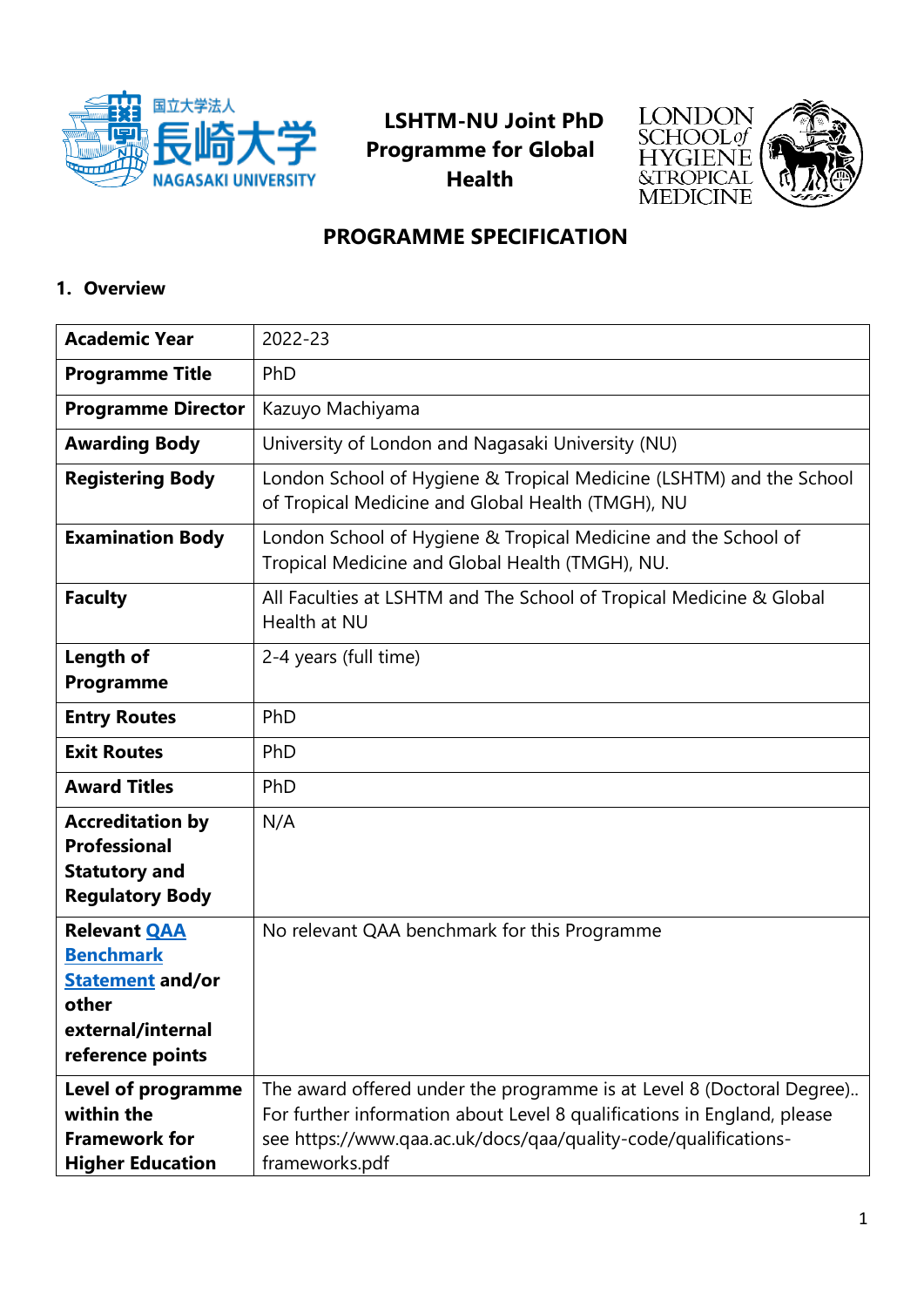| <b>Qualifications</b><br>(FHEQ)                                                        | The programme also meets the comparable criteria for the award of<br>Doctor of Philosophy as stated in Article 4(1) of the Standards for<br>Establishment for Higher Education of the Ministry of Education, Culture,<br>Sports, Science and Technology (MEXT) in Japan.                                                      |
|----------------------------------------------------------------------------------------|-------------------------------------------------------------------------------------------------------------------------------------------------------------------------------------------------------------------------------------------------------------------------------------------------------------------------------|
| <b>Mode and Period of</b><br><b>Study</b>                                              | Available full-time only.<br>Minimum registration period: 2 years full-time<br>Maximum registration period: 4 years full-time                                                                                                                                                                                                 |
| <b>Cohort Entry Points</b>                                                             | Each September. See website for date of application                                                                                                                                                                                                                                                                           |
| <b>Language of Study</b>                                                               | English                                                                                                                                                                                                                                                                                                                       |
| Programme<br><b>Description</b>                                                        | A research-based doctoral degree<br>The PhD is assessed solely on the thesis submitted and the viva. There is<br>no formal taught component to the Programme. However, additional<br>training that is not formally assessed as part of the PhD can be<br>undertaken to enhance a student's transferable and technical skills. |
| Date of production /<br>revision of this<br>programme<br>specification<br>(month/year) | November 2021                                                                                                                                                                                                                                                                                                                 |

#### **2. Programme aims and learning outcomes**

#### **Programme aims**

The PhD aims to enable students to demonstrate that they have expertise in core research concepts, methods and skills, and that they have made an original contribution to a defined field of knowledge.

#### **Learning outcomes**

The award of PhD (Level 8) is based on evidence of the student's proven ability in four distinct areas:

- 1. The creation and interpretation of new knowledge, through original research or other advanced scholarship;
- 2. The systematic acquisition and understanding of a substantial body of knowledge;
- 3. The ability to conceptualise, design and implement a project for the generation of new knowledge, application or understanding at the forefront of the discipline, and to adjust the project design in the light of unforeseen problems; and
- 4. A detailed understanding of applicable techniques for research and advanced academic enquiry.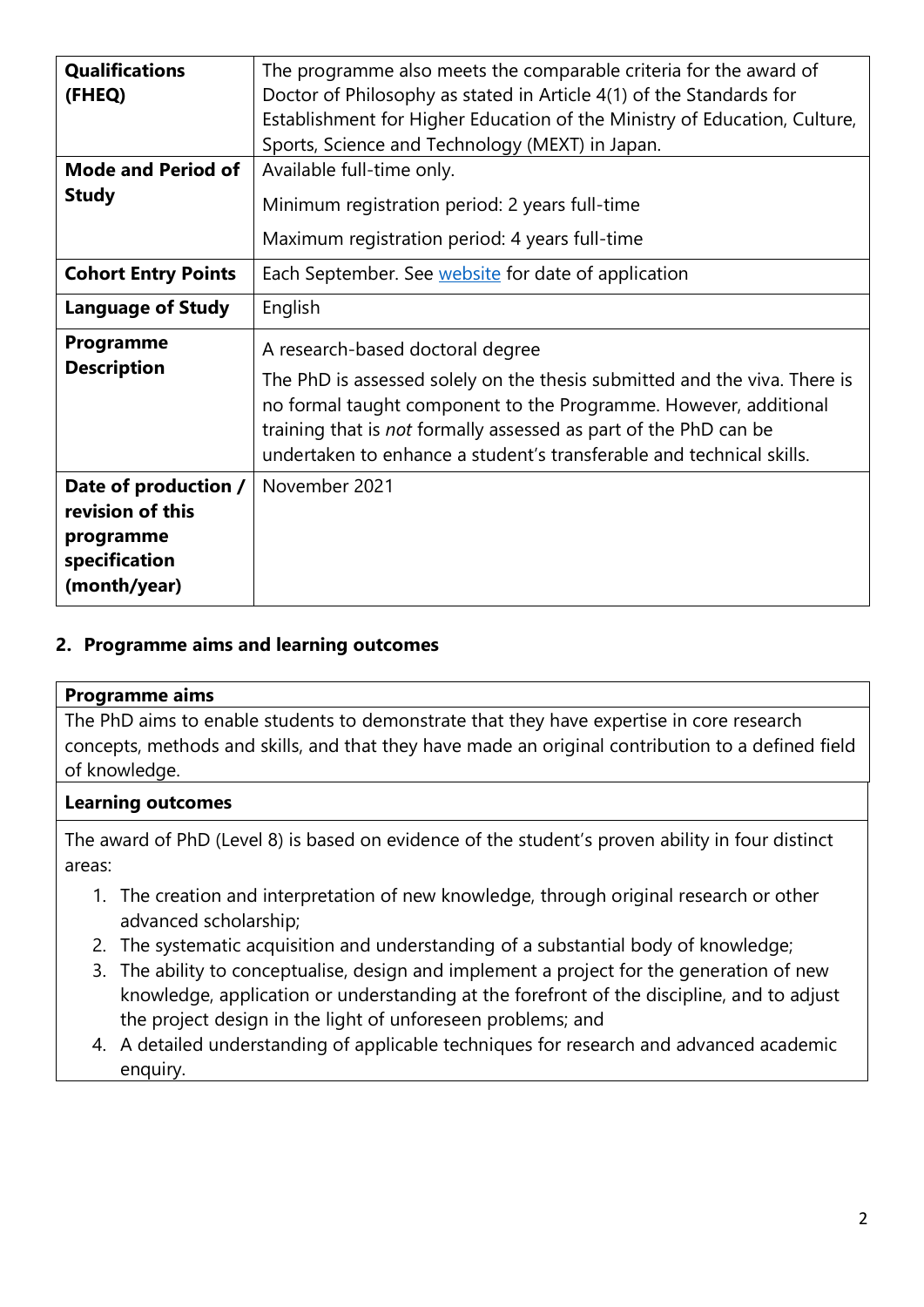#### **3. Programme structure, features and award requirements**

#### **Programme structure and requirements**

The Partner Universities envisage that the research student's work will consolidate an area of collaboration between LSHTM and Nagasaki University researchers. The student must be willing and able to carry out research on one of the advertised research topics. This may include opportunities to undertake research in resource-poor countries.

PhDs are very variable: they may be desk-based, or include laboratory work or field work, but there are some common elements.

The Joint PhD Programme involves completion of an independent piece of original research. The research will be carried out under the guidance of supervisors from both Partner Universities, with additional support provided by members of an Advisory Board.

Students will have at least one named supervisor from each Partner University. A Lead Supervisor will be identified, which will determine the Lead University for the research student. Students will be in contact with their supervisor(s) at least once a month.

Students will be registered at both Partner Universities and are expected to be based at their Lead University. If this is London, they are also expected to attend the Induction and Transferable Skills programme. Further transferable skills and other training opportunities are offered throughout the programme, including the opportunity to take relevant modules from LSHTM masters' programmes to cover particular skills. Student's whose lead university is Nagasaki are also encouraged to attend the LSHTM Transferable Skills programme and other relevant LSHTM training opportunities.

Students are expected to spend a minimum of six months at each of the Partner Universities. The timing, and possible subdivision, of these periods of residence will be aligned to the needs of the individual research degree study.

Research students will be registered directly for the Joint PhD award, without a preliminary period of registration for the Master of Philosophy (MPhil) degree. A Qualifying Examination (QE), should take place after 7-11 months of registration. All QE requirements (including any resubmissions) must be completed by 18 months (maximum). The QE consists of a written report (max 7,500 words), an open seminar, and a closed meeting with an assessment panel. The QE provides students with feedback to improve the design of their research and identifies students who are struggling with progress and unlikely to complete a PhD successfully.

The final thesis should be submitted by 4 years (full-time).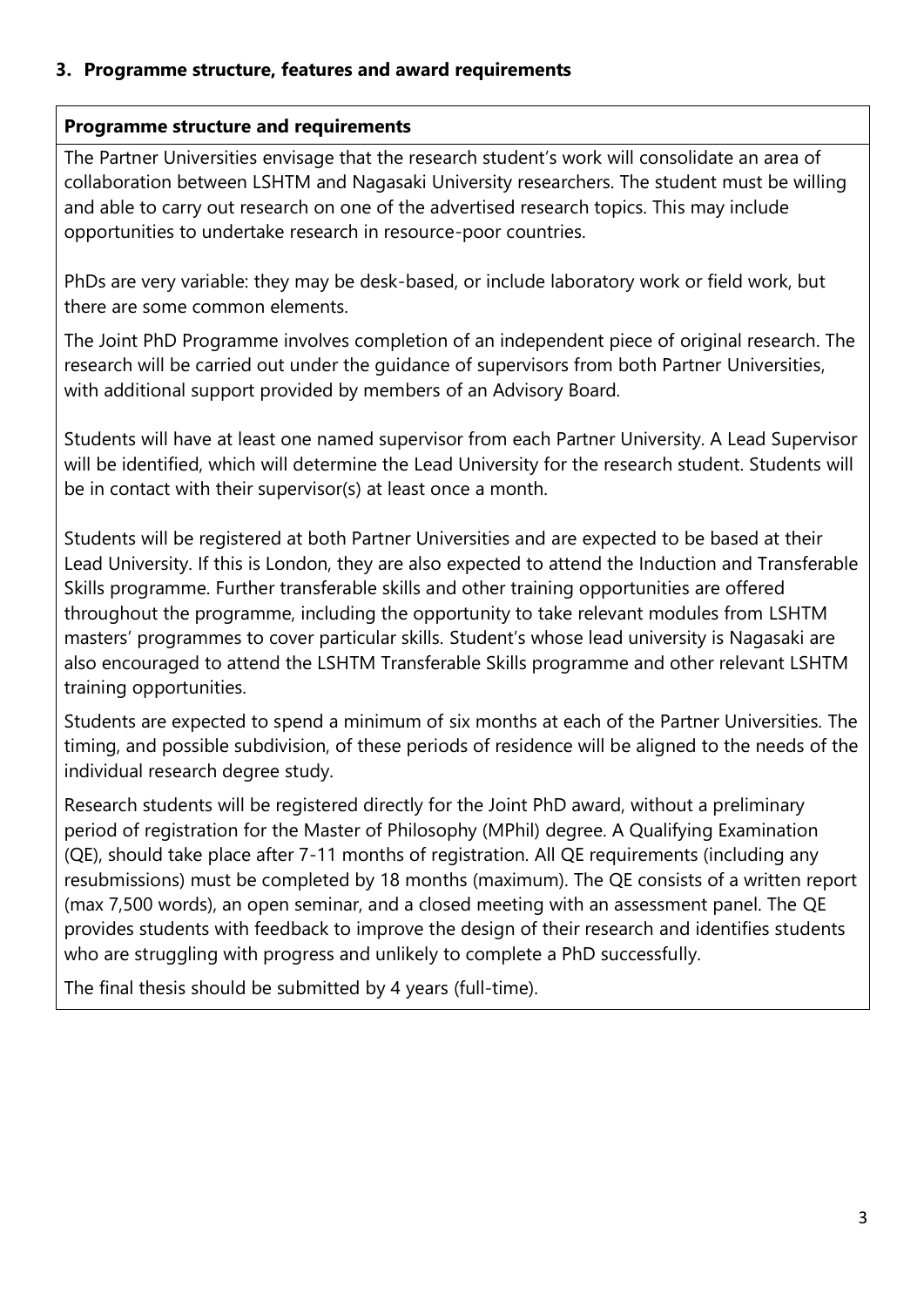### **Estimated number of study hours**

Students will be expected to will spend on average 40 hours a week on the PhD. This time includes private (self-directed) study and meetings with supervisors.

# **ASSESSMENT REQUIREMENTS**

# **PhD**

The PhD thesis will be <100,000 words and can be a traditional "book-style" or "research paper style" or a combination. The option to include research papers means that sections that might otherwise be chapters can be written as stand-alone research papers and incorporated in that way.

# **Assessment**

Students must satisfy the criteria for the award of PhD in both the United Kingdom (UK) and Japan. The threshold (minimum) standards for the award of a doctoral degree are given under 'Learning outcomes' above.

Students will demonstrate that they meet these criteria by the following means:

- Submission of a thesis
- Participation in an oral examination (viva) by a minimum of two examiners who have read the thesis.

The conduct of the examination will be governed by the Assessment Handbook and Board of Examiner Guidance of LSHTM. Requirements for the presentation of the thesis will be published on the LSHTM web site.

# **4. Entry requirements**

### **Entry Requirements**

Applicants should have at least one of the following:

- an upper second-class Honours degree of a UK university, or an overseas qualification of an equivalent standard, in a subject appropriate to that of the course of study to be followed; or
- a registrable qualification appropriate to the course of study to be followed, in medicine, dentistry or veterinary studies; or
- a Masters degree in a subject appropriate to the course of study to be followed; or
- a professional qualification obtained by written examination and approved by the University of London as an appropriate entrance qualification for the degree in question. And evidence of aptitude for research

Applicants who do not fully meet the academic requirements, but who have relevant professional experience, may still be eligible for admission.